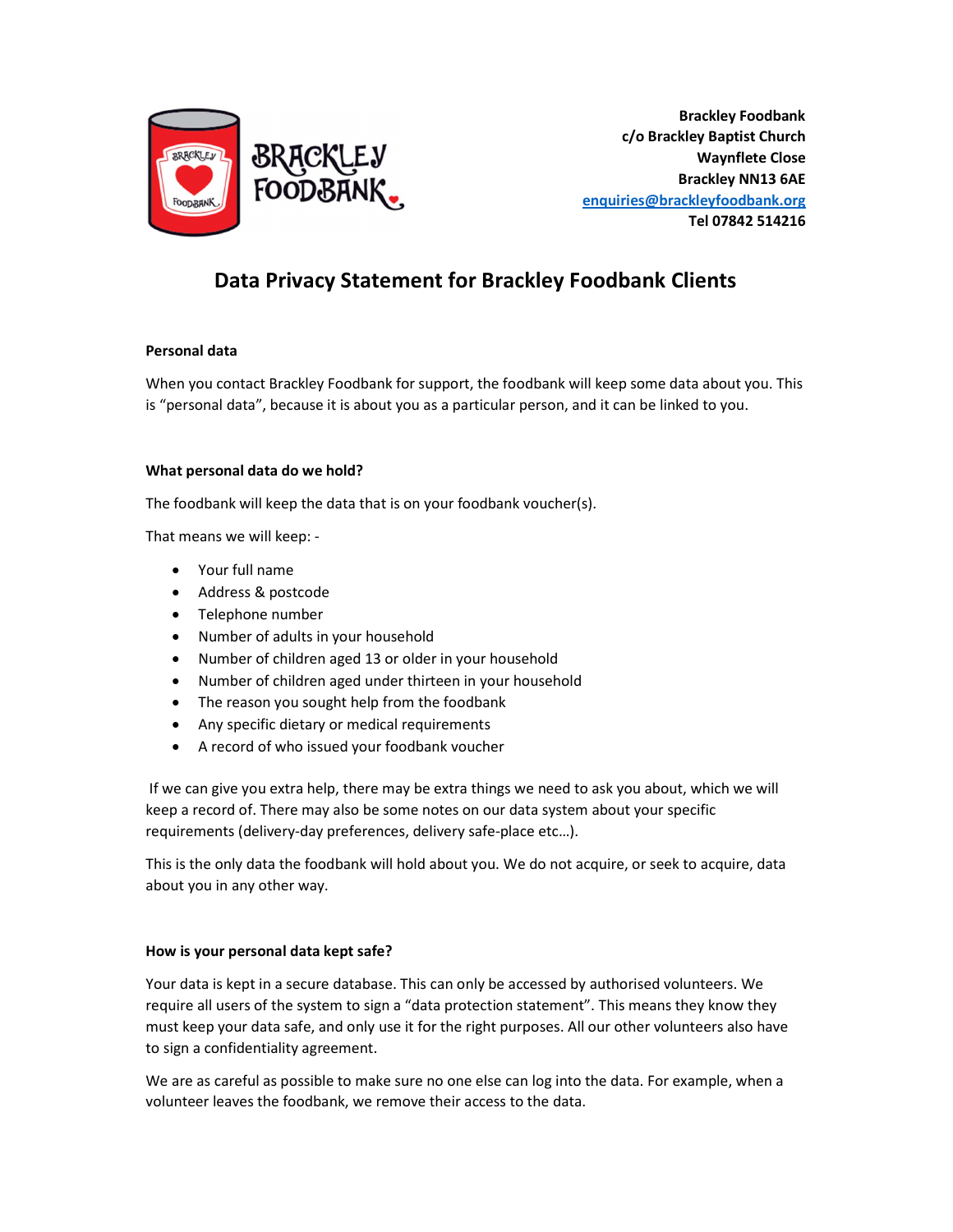Most vouchers are sent to us by email and are stored on our secure system which is only accessible to those volunteers who need visibility in order to plan deliveries, availability etc…

If you came to the foodbank with a printed voucher, your voucher will be kept separately. Printed vouchers are kept stored in a locked cupboard until they are passed on to our administrator to be processed and then destroyed. Vouchers are never left where they could be seen by non-authorised persons.

#### What is your data used for?

We use your data for three things:

1. We need to keep some of your data so we can calculate the numbers of people using foodbanks, and the reasons they need to. This is so we can help other people understand how much foodbanks are needed and why people contact foodbanks for help.

2. We need to ask certain questions so we can provide you with appropriate assistance, and to be able to check how many times you have been helped by the foodbank.

3. We need contact information so that we are able to make deliveries to the correct location and to ensure that you are able to receive them at the time and date we have planned.

#### Does the foodbank have a right to your data?

Under Data Protection legislation, the foodbank needs to have a "lawful basis" for keeping your data, and for using it. There are several types of "lawful basis". One of them is called "legitimate interests". The foodbank has a "legitimate interest" in keeping the data from your foodbank voucher. This is so we can carry out the two main purposes described above – checking how many times clients receive a delivery from the foodbank, and statistical reporting on the need for foodbanks.

There is another type of "lawful basis" called "consent". If we are to give you extra help, we may need particular information from you. We may need to ask you additional questions and record the answers. The lawful basis for this will be your informed "consent".

#### Who can see your data?

Your personal information is only seen by people who need to do so for foodbank reasons. It not used for any other purpose.

Your personal information is stored in a secure database, and we use your data for operational purposes only. Data may also be used for statistical collection but only in a fully anonymised format.

Your data can be seen by people from this foodbank who have been given a login for the data system. Brackley Foodbank is an independent entity and does not share client data with any other foodbank.

We will only ever share your information with other organisations with your consent and we never sell client data to any other bodies.